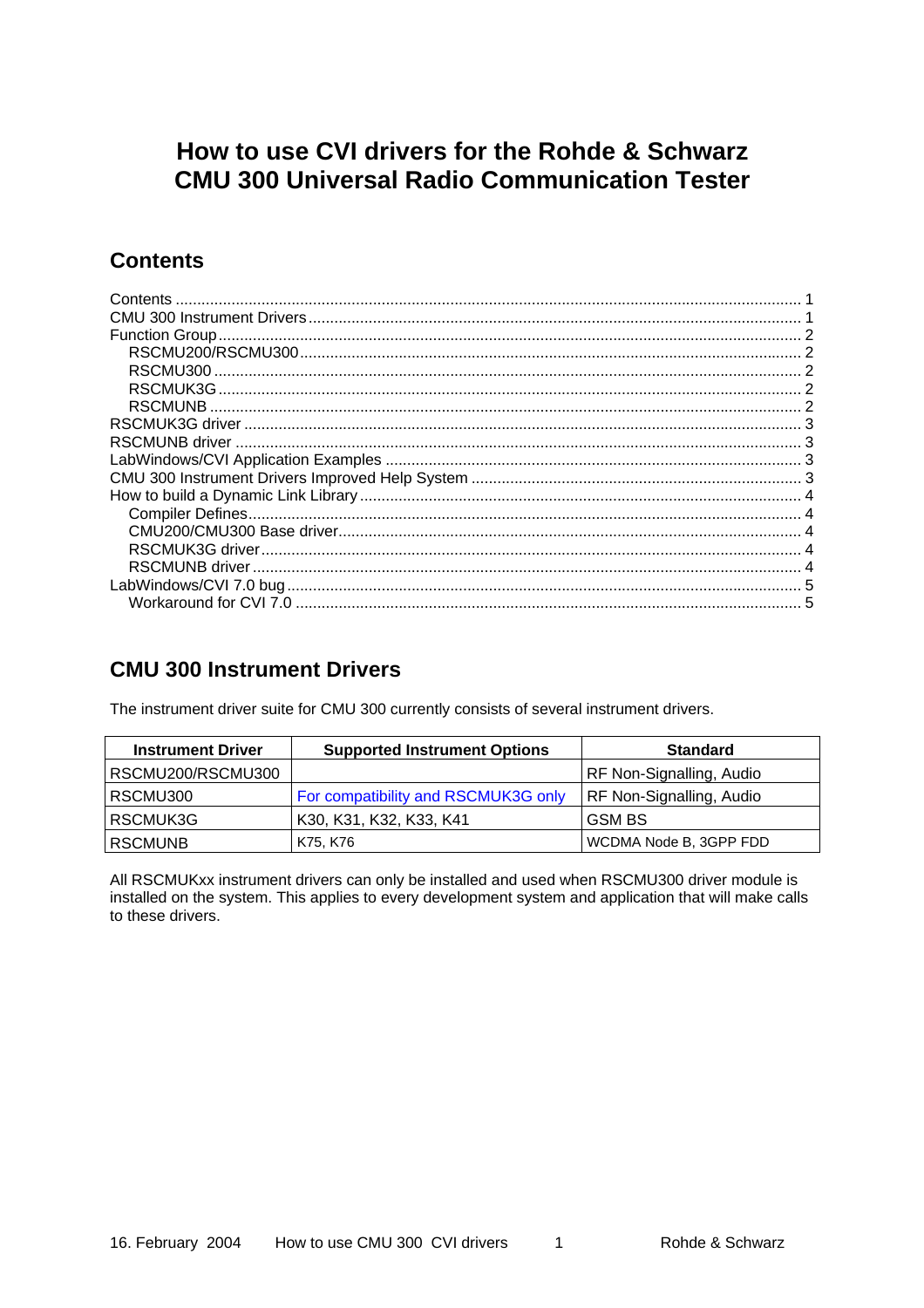## <span id="page-1-0"></span>**CMU 300 Function Groups**

Each function group on the instrument represents a separate VISA session to the instrument. The following table shows initialize and close functions that should be used to initialize and close each currently supported function group.

| <b>Function Group</b>   | <b>Initialize Function</b>          | <b>Close Function</b>     |  |
|-------------------------|-------------------------------------|---------------------------|--|
|                         |                                     |                           |  |
| RSCMU200/RSCMU300       |                                     |                           |  |
| RSCMU_BASE              | RSCMU_Init_Base                     | RSCMU_Close_Base          |  |
| RSCMU_RF_NSIG           | RSCMU_Init_RF_NSig                  | RSCMU_Close_RF_NSig       |  |
| RSCMU_AUDIO_NSIG        | RSCMU_Init_Audio_NSig               | RSCMU_Close_Audio_NSig    |  |
|                         |                                     |                           |  |
| RSCMU300                | For compatibility and RSCMUK3G only |                           |  |
| RSCMU300_BASE           | RSCMU300_Init_Base                  | RSCMU300_Close_Base       |  |
| RSCMU300_RF_NSIG        | RSCMU300_Init_RF_NSig               | RSCMU300_Close_RF_NSig    |  |
| RSCMU300_AUDIO_NSIG     | RSCMU300_Init_Audio_NSig            | RSCMU300_Close_Audio_NSig |  |
|                         |                                     |                           |  |
| <b>RSCMUK3G</b>         |                                     |                           |  |
| RSCMU300_GSM400BS_NSIG  | RSCMU300_Init_GSM_NSig              | RSCMU300_Close_GSM_NSig   |  |
| RSCMU300_GSM400BS_SIG   | RSCMU300_Init_GSM_Sig               | RSCMU300_Close_GSM_Sig    |  |
| RSCMU300_GSM850BS_NSIG  | RSCMU300_Init_GSM_NSig              | RSCMU300_Close_GSM_NSig   |  |
| RSCMU300_GSM850BS_SIG   | RSCMU300_Init_GSM_Sig               | RSCMU300_Close_GSM_Sig    |  |
| RSCMU300_GSM900BS_NSIG  | RSCMU300_Init_GSM_NSig              | RSCMU300_Close_GSM_NSig   |  |
| RSCMU300_GSM900BS_SIG   | RSCMU300_Init_GSM_Sig               | RSCMU300_Close_GSM_Sig    |  |
| RSCMU300_GSM1800BS_NSIG | RSCMU300_Init_GSM_NSig              | RSCMU300_Close_GSM_NSig   |  |
| RSCMU300_GSM1800BS_SIG  | RSCMU300_Init_GSM_Sig               | RSCMU300_Close_GSM_Sig    |  |
| RSCMU300_GSM1900BS_NSIG | RSCMU300_Init_GSM_NSig              | RSCMU300_Close_GSM_NSig   |  |
| RSCMU300_GSM1900BS_SIG  | RSCMU300_Init_GSM_Sig               | RSCMU300_Close_GSM_Sig    |  |
|                         |                                     |                           |  |
| <b>RSCMUNB</b>          |                                     |                           |  |
| RSCMU_NB_NSig           | RSCMU_NB_Init_NB_NSig               | RSCMU_NB_Close_NB_NSig    |  |
|                         | Parameter:<br>WCDMA1900NBFDD_NSig   |                           |  |

For more information regarding the CMU 300 VXIPnP instrument drivers, please read the readme.txt file that comes with each driver.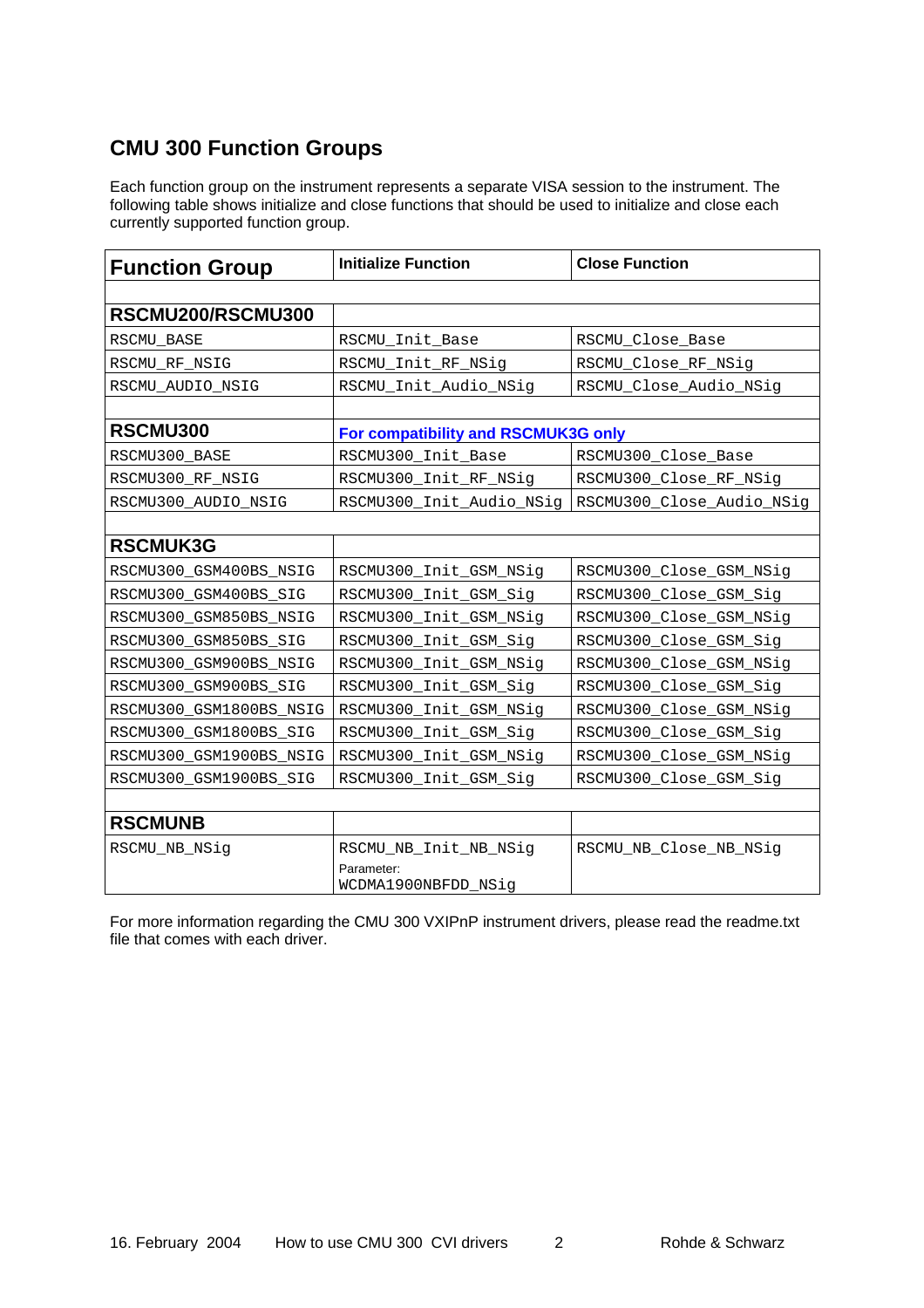## <span id="page-2-0"></span>**RSCMUK3G driver**

Please use the CMU300 Base driver

### **RSCMUNB driver**

For Node B please use the CMU200/CMU300 Base driver.

## **LabWindows/CVI Application Examples**

The following set of application program examples is available for CMU 300. The examples are built on top of the CMU 300 instrument drivers. The primary purpose of these examples is to demonstrate how the applications are built using the CMU 300 instrument drivers.

| <b>Example</b>          | <b>Description</b>                    | <b>Required Instrument</b><br><b>Drivers</b> |  |
|-------------------------|---------------------------------------|----------------------------------------------|--|
| I rscmu_rf_nsig_example | <b>RF Non-Signalling Measurements</b> | RSCMU200/RSCMU300                            |  |

## **CMU 300 Instrument Drivers Improved Help System**

Newly updated and released instrument drivers are equipped with help file in compressed html format (the name of the file is prefix.chm, where prefix is prefix of the instrument driver). The help file is accessible as a standalone chm file in the installation directory of the instrument driver.

List of updated drivers with new help included:

- rscmu200/rscmu300 version 3.50.00 or higher
- rscmuk3g, version 3.22.00 or higher
- rscmunb, version 3.20.01or higher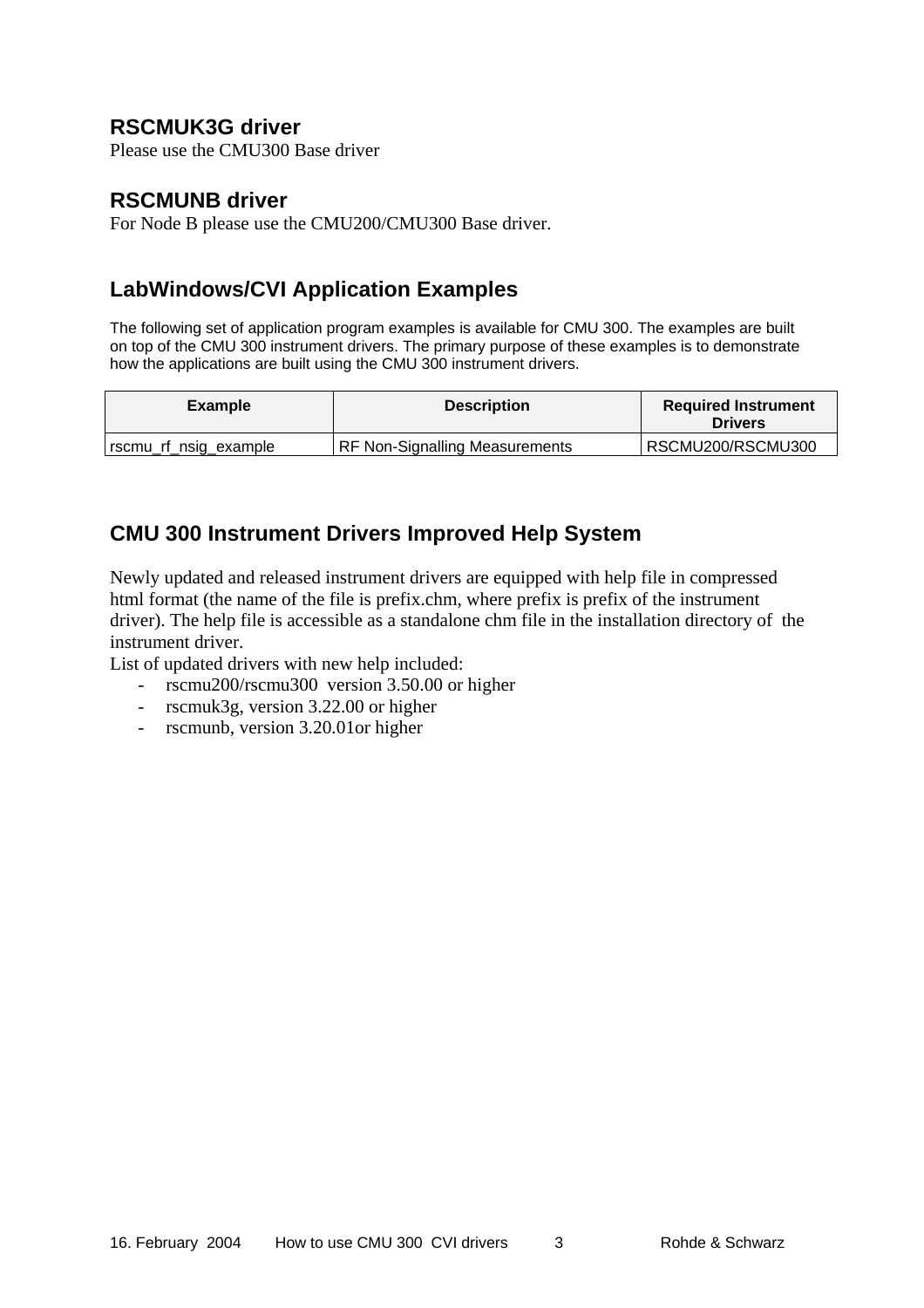## <span id="page-3-0"></span>**How to build a Dynamic Link Library**

### **Compiler Defines**

When creating a DLL \_DLL must be defined in Compiler Defines (D\_DLL).

| Compiler Defines |                                            | a | $\boldsymbol{\mathsf{x}}$ |
|------------------|--------------------------------------------|---|---------------------------|
| Compiler Defines | /DWIN32_LEAN_AND_MEAN /D_DLL               |   |                           |
|                  | Example: /DWIN32_LEAN_AND_MEAN /DCONTVAL=4 |   |                           |

#### **CMU200/CMU300 Base driver**

Please add following files to your project:

| File           | - Edit | View | Build Run |  | - Instrument |  |  |
|----------------|--------|------|-----------|--|--------------|--|--|
| s<br>Name<br>С |        |      |           |  |              |  |  |
| rscmu200.c     |        |      |           |  |              |  |  |
| rscmu200.fp    |        |      |           |  |              |  |  |
| rscmu200.h     |        |      |           |  |              |  |  |

#### **RSCMUK3G driver**

Please add rscmu300.h and the rscmu300.lib files to your project..

| <b>FIIE</b> | - cuit       | <b>VIEW</b> | <b>Dullu</b> | KUH. | <u>mportunient</u> |  |  |
|-------------|--------------|-------------|--------------|------|--------------------|--|--|
|             | Name         |             |              |      |                    |  |  |
|             | rscmu300.lib |             |              |      |                    |  |  |
| rscmu300.h  |              |             |              |      |                    |  |  |
| RSCMUK3G.c  |              |             |              |      |                    |  |  |
|             | RSCMUK3G.fp  |             |              |      |                    |  |  |
|             | RSCMUK3G.h   |             |              |      |                    |  |  |

### **RSCMUNB driver**

Please add rscmu200.h and the rscmu200.lib files to your project..

| File | Edit         | View | Build | Run | Instrument |  |  |
|------|--------------|------|-------|-----|------------|--|--|
| Name |              |      |       |     |            |  |  |
|      | rscmu200.lib |      |       |     |            |  |  |
|      | rscmu200.h   |      |       |     |            |  |  |
|      | rscmunb.c    |      |       |     |            |  |  |
|      | rscmunb.fp   |      |       |     |            |  |  |
|      | rscmunb.h    |      |       |     |            |  |  |
|      |              |      |       |     |            |  |  |